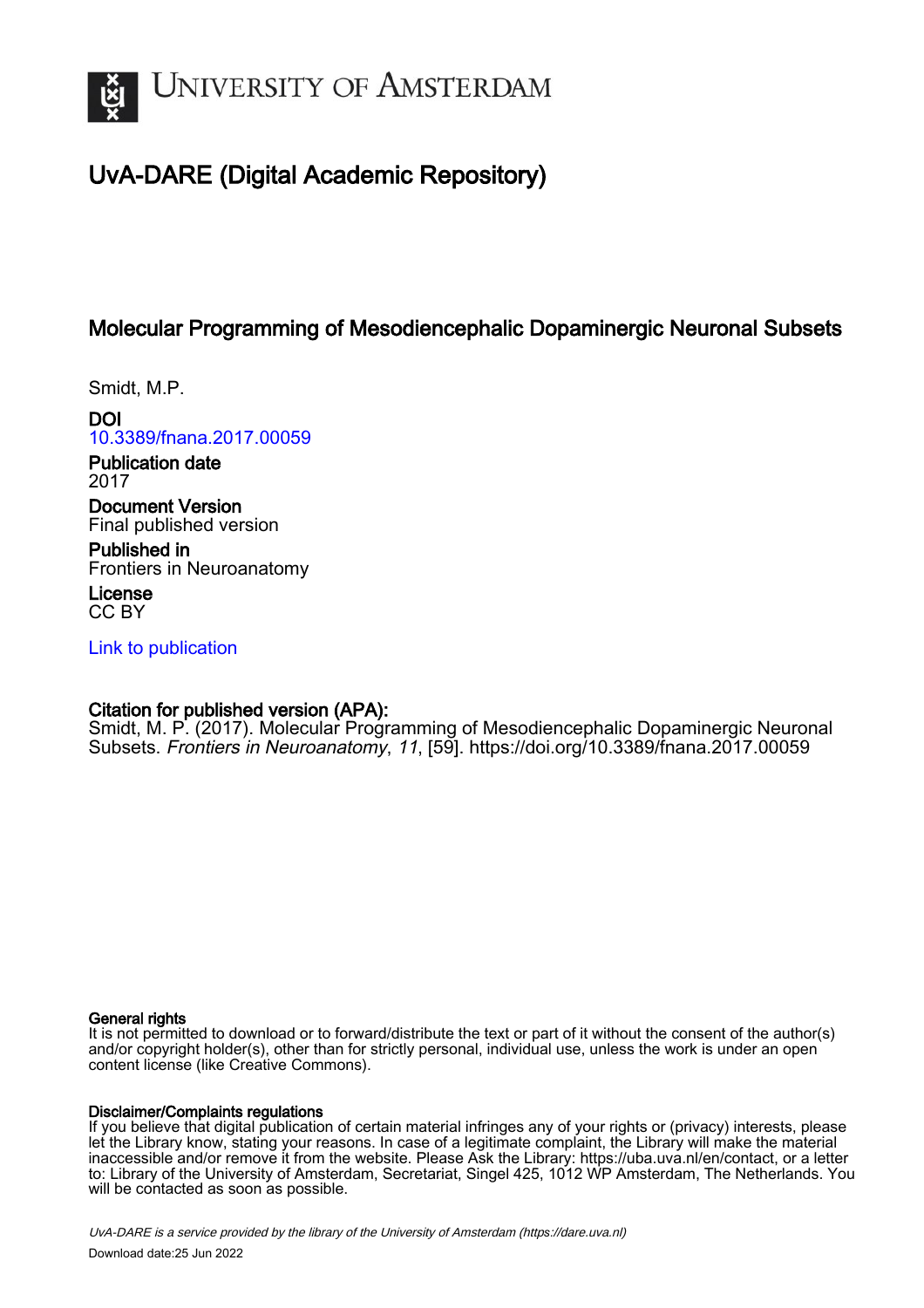



# Molecular Programming of [Mesodiencephalic Dopaminergic](http://journal.frontiersin.org/article/10.3389/fnana.2017.00059/abstract) Neuronal Subsets

#### [Marten P. Smidt](http://loop.frontiersin.org/people/2671/overview)\*

*Molecular NeuroScience, Swammerdam Institute for Life Sciences, University of Amsterdam, Amsterdam, Netherlands*

Dopamine neurons of the substantia nigra compacta (SNc) and ventral tegmental area (VTA) are critical components of the neuronal machinery to control emotion and movement in mammals. The slow and gradual death of these neurons as seen in Parkinson's disease has triggered a large investment in research toward unraveling the molecular determinants that are used to generate these neurons and to get an insight in their apparent selective vulnerability. Here, I set out to summarize the current view on the molecular distinctions that exist within this mesodiencephalic dopamine (mdDA) system and elaborate on the molecular programming that is responsible for creating such diversity.

Keywords: dopamine, differentiation, specification, development, mesencephalon, molecular coding

## 1. INTRODUCTION

#### **OPEN ACCESS**

#### Edited by:

*Nilima Prakash, Hamm-Lippstadt University of Applied Sciences, Germany*

#### Reviewed by:

*Raj Awatramani, Northwestern University, United States Shane V. Hegarty, University College Cork, Ireland*

> \*Correspondence: *Marten P. Smidt [m.p.smidt@uva.nl](mailto:m.p.smidt@uva.nl)*

Received: *31 May 2017* Accepted: *05 July 2017* Published: *19 July 2017*

#### Citation:

*Smidt MP (2017) Molecular Programming of Mesodiencephalic Dopaminergic Neuronal Subsets. Front. Neuroanat. 11:59. doi: [10.3389/fnana.2017.00059](https://doi.org/10.3389/fnana.2017.00059)*

Regulation of behavior and more specific emotion is critically regulated by dopaminergic neurons located in the mesodiencephalon. These dopaminergic (DA) neurons can be sub-classified within their own groups by specific molecular features (reviewed in [Smidt and Burbach, 2007;](#page-7-0) Veenvliet and Smidt, [2014;](#page-7-1) [Arenas et al., 2015\)](#page-6-0). Recently, these apparent molecular differences have been associated with selective vulnerability in terms of intrinsic higher dependency and/or related to higher metabolic demand [\(Jacobs et al., 2007,](#page-6-1) [2011;](#page-6-2) [Pacelli et al., 2015;](#page-7-2) [Doucet-Beaupré et al., 2016\)](#page-6-3). This underscores the importance of understanding the exact molecular components that drive the creation of this diversity. Recently, the initial gap between the theoretical description of molecular distinct dopaminergic population and the actual description has been closed with the emergence of detailed single cell transcriptome data of mdDA neurons [\(Poulin et al., 2014;](#page-7-3) [Anderegg et al., 2015;](#page-6-4) [La Manno et al., 2016\)](#page-6-5). Cluster analysis of such data together with in depth gene function analysis [\(Smidt and Burbach, 2007;](#page-7-0) [Veenvliet and Smidt, 2014;](#page-7-1) [Arenas et al., 2015\)](#page-6-0) has shown that both in mice and humans mdDAneurons clear distictions can be made between neuronal subpopulations. These data will open up new avenues in the understanding of the relation of specific molecular programming and selective vulnerability as observed in SNc neurons. Moreover, such advances will enhance the opportunities for the development of clinically relevant cell-replacement therapies as an ultimate treatment for Parkinson's disease (PD).

## 2. REGIONAL CODING THAT DRIVES mdDA DIVERSITY

A recent birth dating study [\(Bye et al., 2012\)](#page-6-6) indicated that A9 (SNc) neurons precede A10 (VTA) dopamine neurons. This might also indicate that part of the lineage differences may rely on specific changes of ventricular zone radial glia in time to generate specific subsets of dopamine neurons,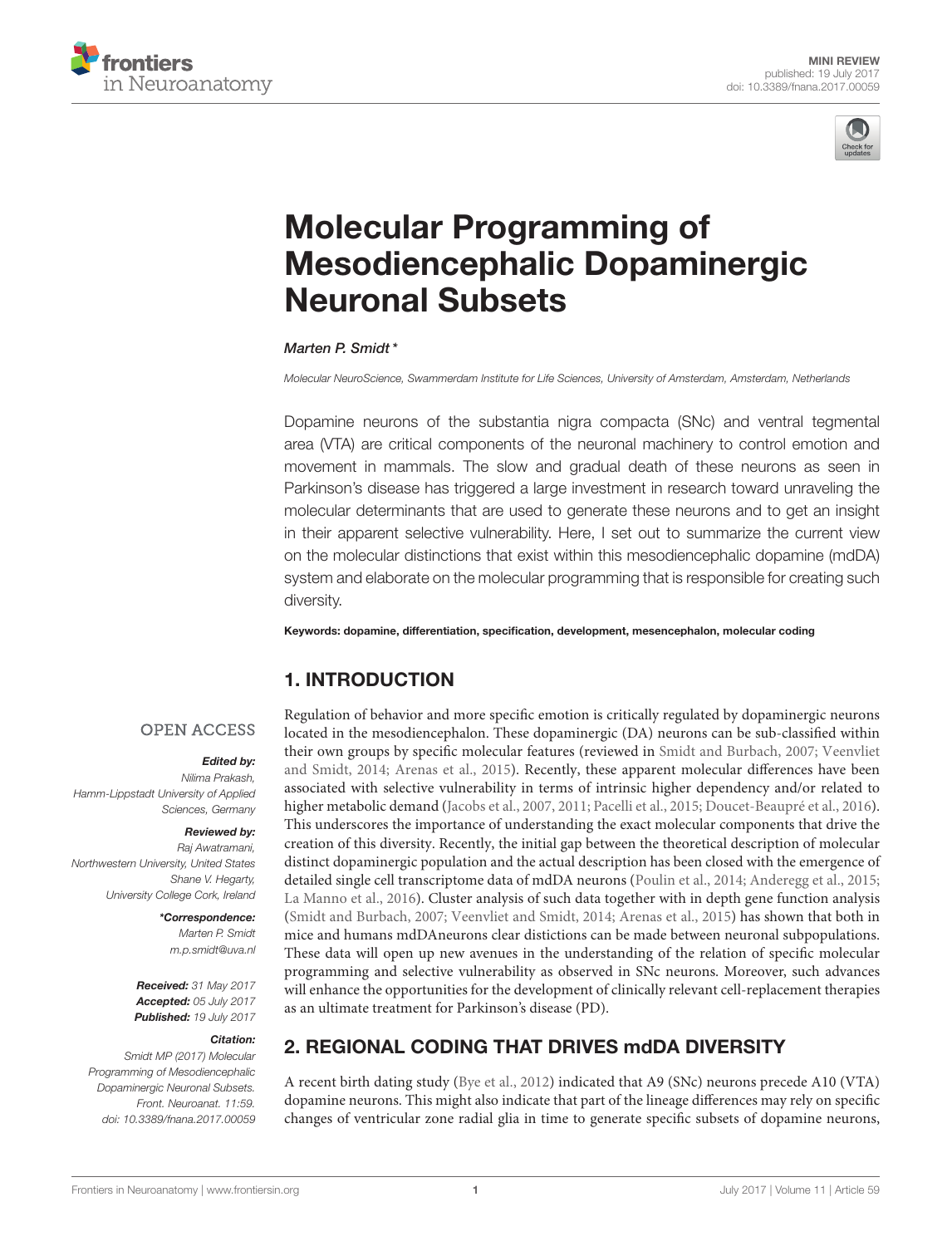which may originate from the same position in the ventricular zone. Such a mechanism would generate essential lineages which depend on further sub-specification during their trajectory in final differentiation and migration. This notion corresponds very well with initial data on fate mapping studies with Gli1 and Shh driven Cre-ERT2 alleles and ROSA-lox-stop-lox reporters [\(Blaess et al., 2011\)](#page-6-7). They show that the rostral/lateral positioned dopamine neurons visualized at E12.5 are initially responding (Gli1 activated) in precursors at E7.5 and start to express Shh themselves around E9. From that data-set it is also clear that the medial/caudal (VTA) DA neurons are labeled at later stages of ventricular zone development. Note that this early coding information is not directly coupled to the actual birthdating events of DA precursors. Quantitative measurements indicate that there is a continues shift of labeling of DA neurons from rostral to caudal between E8.5 and E11.5 of Shh-expressing precursors. They have substantiated this coupling by measuring subset markers such as Girk2 (SNc) and Calbindin (VTA) in both labeled DA neurons, where the early Shh expressing precursors map the Girk2 population and the late group the Calbindin population. This temporal phenomenon of Shh expression in the ventricular zone precursors might be indicative of the coding- and birth-dating differences between rostral (SNc) and caudal (VTA) DA neuronal populations, although the molecular mechanisms behind this phenomenon is not described in detail. Noteworthy, the timing of the Shh response suggests that Shh signaling does not have a role in the actual (late) differentiation program. This notion has been substantiated by an independent study where they used fate mapping of Shh induced Gli2A activation at the peak time of DA neuronal birth (E11.5; Mesman et al., [2014\)](#page-6-8). Taken together, differential Shh coding seems important during the early specification phase of mdDA neuronal precursors in the ventral ventricular zone of the midbrain region.

In a few studies positional information in the ventricular zone toward lineage selection was identified by FGF signaling events and a transcriptional code within the floor plate [\(Lahti et al.,](#page-6-9) [2012;](#page-6-9) [Panman et al., 2014\)](#page-7-4). Lahti et al. suggest that two principle DA neuronal populations exist in the mesodiencephalon, where the mesencephalic population depends on correct FGF signaling. Removal of this signaling induces a rostralisation effect were (immature) DA neurons adopt a diencephalic signature. Since later conditional ablation of FGF signaling, by Dat-Cre and Th-Ccre drivers, had no detectable effects [\(Lahti et al., 2012\)](#page-6-9) the rostralisation effect in the absence of FGF signaling would rely on changes in the early specification of the region. Panman et al. described the medial exclusive expression of Sox6 next to Otx2, of which the former population develops into the SNc. In addition, through selective gene ablation they suggest that Otx2 has a repressive effect on Sox6 expression. This mechanism creates a permissive area in the medial floor plate where the SNc lineage may be formed. In the manuscript no clear rostral/caudal data is presented and therefore it is currently unknown how or whether this medial Sox6 domain is changing on that axis in the midbrain region. Nevertheless, it has been suggested that dopamine neurons originate from the midbrain floorplate until the floorplate/basal plate boundary [\(Mesman et al., 2014\)](#page-6-8) and that the medial section contains cells that are migrating outward, which would suggest that they may form the lateral-located SNc population. These data match very well with the suggested origin of the Sox6 population at E11.5 which further strengthens that data.

### 3. DESCRIPTION OF mdDA NEURONAL SUBSETS

The first appearance of molecular differences between mdDA subpopulations became apparent in Pitx3 mutant animals [\(Nunes et al., 2003;](#page-6-10) [Smidt et al., 2004\)](#page-7-5). Since Pitx3 was present in all terminally differentiating mdDA neurons [\(Smidt et al., 2004;](#page-7-5) [Maxwell et al., 2005\)](#page-6-11) around E14.5, the selective vulnerability as observed by the absence of most of the SNc in Pitx3 ablated animals, suggested the existence of SNc specific molecular determinants. In later studies downstream targets as Ahd2 were found to be involved in this phenomenon and act through the generation of retinoic acid (RA), which was subsequently able to partly rescue the Pitx3 ablation [\(Jacobs et al., 2007\)](#page-6-1). Subsequent studies have elaborated on the possibility of the existence of such molecular differences [\(Smits et al., 2006\)](#page-7-6) and several TFs have been implicated in the generation of molecular diversity among mdDA neurons as discussed in more detail below. Through initial basic expression studies several molecular determinants of mdDA subsets were described as Ahd2 (Aldh1a1), Pbx1/3, Cck, Adrb2, Girk2, and Dat (Slc6a3). For most of these factors a clear distinction over the anterior/posterior axis of the mdDA neuronal pool can be made already during development (Reyes et al., [2012;](#page-7-7) [Smits et al., 2013\)](#page-7-8). Other studies more directed to the elucidation of molecular coding have revealed additional subset markers as Calb2, Rspo2, Sox6, Otx2, Nts, and Tle3 (Di Salvio et al., [2010a;](#page-6-12) [Panman et al., 2011;](#page-7-9) [Hoekstra, E. J. et al.;](#page-6-13) [Veenvliet et al., 2013\)](#page-7-10). In addition, it has become clear that based on physiological properties a clear distinction can be made within the mdDA neuronal pool [\(Roeper, 2013\)](#page-7-11). Using clustering techniques to group specific electrophysiological features of all mdDA neurons it was suggested that 2 major groups exists each for the SNc and VTA, with two to four subgroups within those regions. Together with this distinction, it is suggested that such functional diversity is linked to specific projections [\(Roeper,](#page-7-11) [2013\)](#page-7-11). The relationship between the molecular details and such physiological features, beyond the relative presence of Girk2 and Dat, remains to be determined.

A essential step into the full description of molecular description of mdDA neuronal diversity has been taken by the introduction of single cell transcriptome analyzes approaches [\(Poulin et al., 2014;](#page-7-3) [Anderegg et al., 2015;](#page-6-4) [La Manno et al., 2016;](#page-6-5) [Poulin et al., 2016\)](#page-7-12). Initially, an approach was used were a known set of genes was used to profile single cells from the mdDA neuronal pool [\(Poulin et al., 2014\)](#page-7-3). From the distribution of these (96) genes (determined by known SNc and VTA expression profiles) in the isolated single cells (96 cells), the authors dissected the neuronal pool into 6 distinct subgroups (1A/B, 2A/B/C/D). Subsequent spatial expression analysis generated a link between the molecular profile and the location of these dopamine neurons. The 1A group is marked by high expression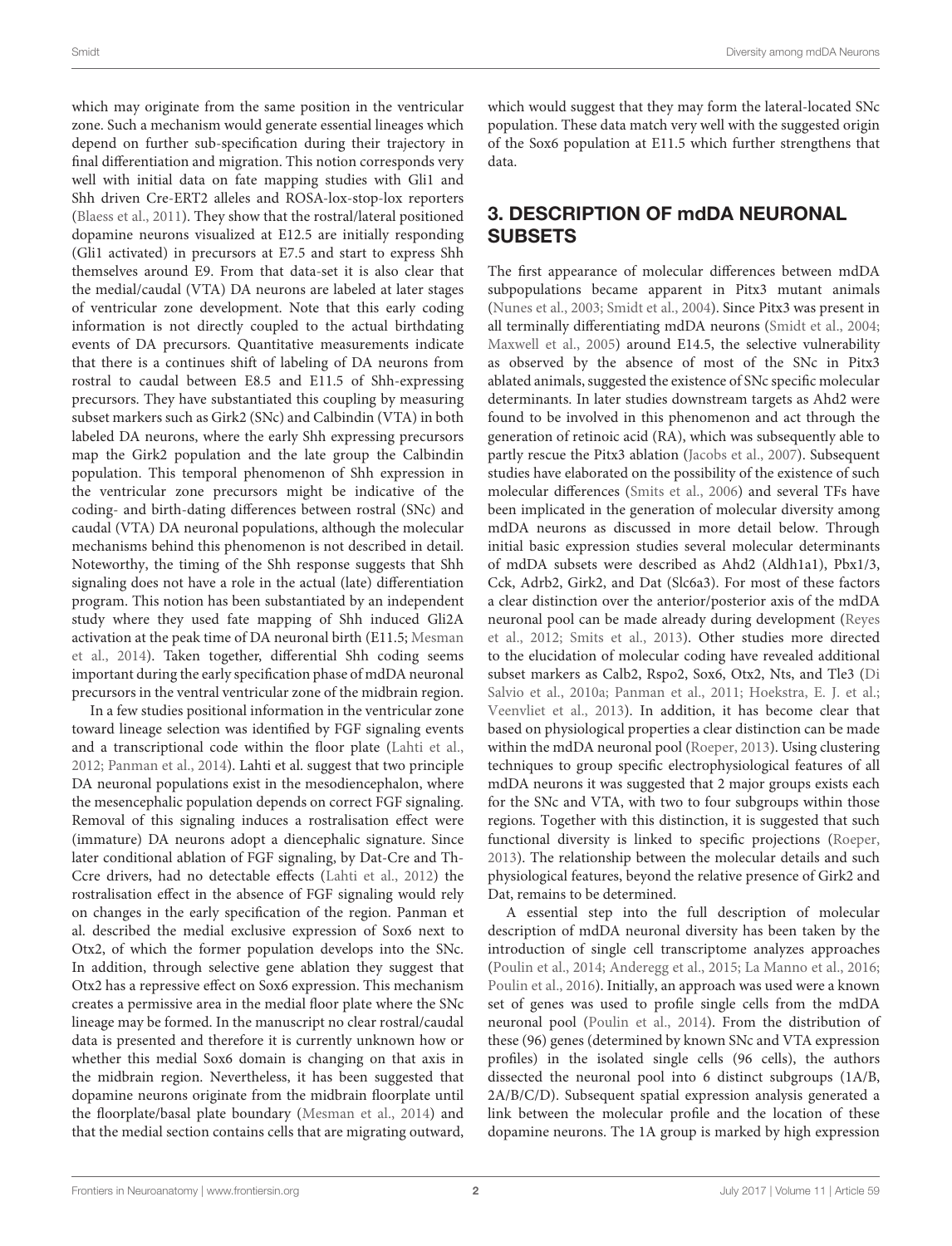of Ahd2 and Sox6 and is located in the rostral SNc region without the tip area. The 1B group is marked by Sox6 but does not express Ahd2 and is located dorsally of the rostral SNc region. The 2A group is defined by the unique expression of Slc32a1 (GABA vesicular transporter, Vgat), among the genes tested, and locates to the medial/caudal VTA region and intermingles there with other subgroups. The 2B group is marked by Otx2, Ahd2 and Calb1 and located to the ventral/medial VTA. The 2C group is marked by Vip expression and is located in the peri aquaductal gray (PAG) and dorsal raphe (DR) area. Noteworthy, although it is known and confirmed here that the Dat is preferably expressed in rostral/ventral mdDA subpopulations, using Dat-Cre here to drive tdTomato (Slc6a3:Cre;Ai9 mice) did result in the isolation and characterization of mdDA neuronal subgroups that are very low or undetectable for Dat expression in the adult stage. The data presented did confirm initial ideas and data on subset specificity [\(Smidt et al., 2004;](#page-7-5) [Smits et al., 2006,](#page-7-6) [2013](#page-7-8) ) and were the first to use single cell approaches to determine the possible amount of subgroups present in this neuronal pool.

A second essential dataset was recently provided by using single cell RNAseq approaches in dopamine neurons from mice, humans and stem cells. Moreover, they included timeline analysis in humans and mice (human 6 weeks were matched to mouse E11.5 and human 10 weeks to mouse E14.5) to follow the developmental trajectory [\(Chakrabarty et al., 2012\)](#page-6-14) in these two species [\(La Manno et al., 2016\)](#page-6-5). In developmental stages, three subsets are defined marked by proneural genes and Th (DA0), expression of additional factors as Dat (DA1) and finally additional factors like Ahd2 and Lmo3 (DA2). This initial distinction is conserved between mice and humans. When focusing on the adult subsets, it was shown that 5 subgroups exist, one mapping to the SNc and 4 in the VTA region, confirming earlier data [\(Poulin et al., 2014\)](#page-7-3). The SNc group is mainly located in a lateral position running from rostral to caudal. The more medial area consists of the 4 remaining VTA groups. Some genes are distributed over several distinctive groups as is the case for Ahd2 which is present in the SNc and VTA(2). Most enriched or unique genes for each group do exist and are as described follows: SNc: Lix1, Ptpn5, Fgf1, Nostrin, Serpine2, Kcnip3, Grik1; VTA1: Lypd1, Pou3f1, Cd9; VTA2: Otx2, Neurod6, Grp, Tcf12, Calca, Grp83; VTA3 (PAG): Vip, Cck, Cnr1, Nphp1, Chtf8 and finally VTA4: Slc32a1, Ctxn3, Etv1, Lmx1a. The 5 subgroups in the mature system and their description of 3 subgroups during development, raised the issues that possibly the specification of additional subgroups is a consequence of environmental cues rather than genetic programming initiated during development [\(La Manno et al., 2016\)](#page-6-5).

#### 4. MOLECULAR CODING THAT DRIVES DEVELOPMENTAL SUBSETS

#### 4.1. Intersectional Coding by Pitx3 and En1

The possible interplay between En1 and Pitx3 became apparent when transcriptome analysis on Pitx3 mutants revealed an upregulation of En1 and En2 in Pitx3 ablated mdDA neurons [\(Jacobs et al., 2011\)](#page-6-2) and this upregulation was not due to

the indirect absence of RA signaling. Initial analysis on En1 mutants indicated that they die at around birth and show severe hindbrain defects with relative subtle defects in the mdDA neuronal population [\(Wurst et al., 1994\)](#page-7-13). Subsequent analyzes have indicated that En1 is involved in development and especially maintenance of mdDA neurons [\(Simon et al., 2003;](#page-7-14) [Albéri et al.,](#page-6-15) [2004;](#page-6-15) [Sonnier et al., 2007;](#page-7-15) [Alvarez-Fischer et al., 2011;](#page-6-16) Rekaik et al., [2015\)](#page-7-16). Later it became apparent that part of the hindbrain phenotype together with the perinatal lethality was due to dosage differences of En2 caused by genome background differences in the used mutant strains. After several backcrosses to C57BL6J as a background strain it became possible to study adult En1 mutants which did not have a hindbrain defect [\(Bilovocky et al.,](#page-6-17) [2003\)](#page-6-17). Initial analyzes of these En1 mutants indicated that specific part of the SNc and VTA regions were affected by En1 ablation [\(Veenvliet et al., 2013\)](#page-7-10). This neuronal loss partly mimicked the specific SNc loss as observed in Pitx3 mutants [\(Nunes et al., 2003;](#page-6-10) [Smidt et al., 2004\)](#page-7-5), suggesting possible crosstalk between these two transcription factors. Subsequent transcriptome analysis revealed that genes like Cck and Ahd2 were co-regulated by En1 and Pitx3, were the expression of Cck is depending on En1 and suppressed by Pitx3 in rostral areas, whereas Ahd2 is depending on both En1 and Pitx3 presence. When common target genes are selected, most genes are reciprocally regulated by En1 and Pitx3, which suggests that depending on the exact location the local concentration of Pitx3 and En1 in a neuron will define its local phenotype. Mechanistic analyzes on the crosstalk hinted toward a common mechanism where Pitx3 and En1 are able to influence Nurr1 expressed genes by the co-regulation of Hdac activity, where Pitx3 and En1 act as ligands to Nurr1 [\(Jacobs et al.,](#page-6-18) [2009;](#page-6-18) [Veenvliet et al., 2013\)](#page-7-10). Furthermore, En1 expression itself is regulated by Pitx3 and vica versa. Finally, Pitx3 is able to regulate En1 modulators like Pbx1/3 and Tle3 [\(Veenvliet et al., 2013\)](#page-7-10). The former Pbx1 has recently been shown to act as a promoter of Pitx3 expression, which suggest that these factors are cross-interacting at the transcriptional level as well [\(Villaescusa et al., 2016\)](#page-7-17). Moreover in Pbx1 mutants, the expression of Pbx3 is enhanced at E12.5 [\(Villaescusa et al., 2016\)](#page-7-17), suggesting that also Pbx3 is in this regulatory loop. Further co-regulation of Pitx3 has been suggested to be performed by Lmo3 [\(Bifsha et al., 2016\)](#page-6-19), which is enriched in SNc neurons in mice and humans [\(La Manno et al.,](#page-6-5) [2016\)](#page-6-5). Taken together, possible local concentration differences that exist in Pitx3 and En1 expression influence co-regulators and together with those form a transcriptional program that causes clear distinctions already during development between rostral and caudal mdDA neuronal groups.

## 4.2. Intersectional Coding By Sox6 and Otx2

The generation of mdDA neurons has been described in some detail concerning the essential role of Otx2 in early and late development stages [\(Smidt and Burbach, 2007;](#page-7-0) [Omodei et al.,](#page-7-18) [2008;](#page-7-18) [Simeone et al., 2011\)](#page-7-19). Next to the overall function in development more data has been produced that hint toward an additional function in subset specification [\(Di Salvio et al.,](#page-6-12) [2010a\)](#page-6-12). Initially, expression data hinted toward an more exclusive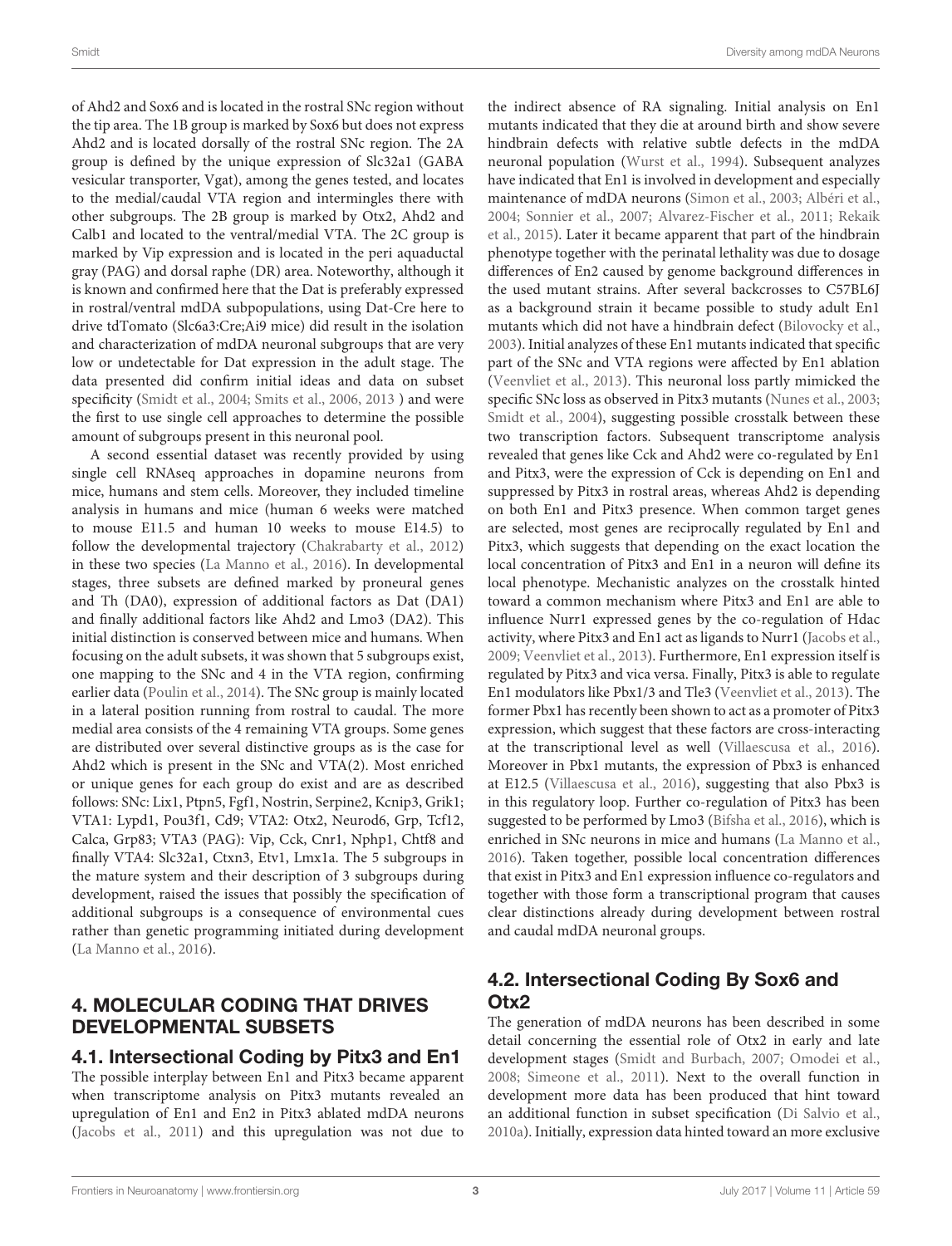role in VTA neurons [\(Di Salvio et al., 2010b\)](#page-6-20), which later turned out to be involved in the specific repression of the dopamine transporter (Dat) in a caudal set of VTA neurons (Di Salvio et al., [2010a\)](#page-6-12). The authors finally suggest that Otx2 in these neurons influences the vulnerability to MPTP exposure, a mechanism possibly also influenced by the level of Dat in these neurons. The initially data were strengthened through results that described the intersectional coding by Sox6 and Otx2 in defining the SNc and VTA area within the mdDA neuronal population [\(Panman et al., 2014\)](#page-7-4). Initially Sox6 and Nolz1 were identified in a expression screen in mdDA neurons [\(Panman et al., 2011\)](#page-7-9). Experiments using a conditional ablation approach for Otx2 and Sox6 indicated that Otx2 is able to restrict Sox6 expression at early stages, leading to Sox6 negative neurons, opposed to Sox6 positive SNc neurons. On the other hand Sox6 ablation did not lead to changes in Otx2 expression suggesting that Sox6 is influenced downstream of Otx2. Nevertheless, the normal SNc subset phenotype is affected in Sox6 ablated animals as indicated by the lower expression of Ahd2 and increased expression of Calb2. Such gene expression shifts hint toward an overall more caudal (VTA) phenotype in Sox6 ablated animals and opposed to Otx2 ablated animals which hint toward a more rostral (SNc) phenotype. The molecular mechanisms of this intersectional coding remains to be elucidated.

## 4.3. Rspo2 Defines a Substantia Nigra Subset Vulnerable to Lmx1a Ablation

Lmx1a has been known for its essential role in chicken mdDA neurons and its described function in the ability to induce the mdDA neuronal phenotype in ES- and IPS-cells (Andersson et al., [2006\)](#page-6-21). Initial Lmx1a mouse model data [\(Ono et al., 2007\)](#page-7-20) from the Dreher mutation, suggested that the amount of mdDA neurons that arise during development was reduced to  $\sim$  50% at E13.5, and some neurons mis-expressed the red nucleus markers Lim1/2. Here, no experiments were performed that suggested a change in subset specification or specific regional aberrations. In a later study a knock-out of Lmx1a and compound mutants of Lmx1a/Lmx1b were analyzed to solve any redundancy issues and to specify in detail the (late) functions of these TFs (Deng et al., [2011\)](#page-6-22). Their data suggest that the medial mdDA area is mostly affected in terms of neurogenesis at E11 and the lateral domain is mostly affected by Lmx1b ablation as shown by the absence of D2 receptor expression at E13.5, although the authors do claim that also in the medial domain these mutants fail to express late differentiation markers as Th and Pitx3. Notably, they confirmed the overall loss of mdDA neurons as initially reported from the Dreher mutant, suggesting that the Dreher mutant is similar to the full knock-out. These data suggest that early during mdDA differentiation a delay or mis-coding exists as a consequence of Lmx1a ablation, next to an overall loss of mdDA neurogenic potential. In later studies that detailed the transcriptional program under the control of Lmx1a and the subsequent analysis in adults systems a more clear endstage situation was provided on mdDA neuronal subset coding [\(Hoekstra, E. et al.,](#page-6-23)[E\)](#page-6-13). Their data showed in the adult a clear ablation of a SNc subset. This group of neurons expressed the Wnt modulator Rspo2 in normal conditions. Already at earlier developmental stages Rspo2, Calb2, and Pbx1 were ablated in rostral lateral positions. Moreover, next to this clear subset specific phenotype, a clear ablation of Nurr1 was found in rostral lateral positions in and outside the mdDA neuronal domain. The data clearly show a rostral specific molecular coding defect that precipitates in the absence of the Rspo2 population within the SNc. Moreover, the initial absence of Rspo2 may also indicated that modulation of Wnt signaling at this point during development may be an essential additional signaling event for the correct generation of parts of the SNc, as an essential feature of additional coding to create the full adult diversity. Finally, a recent study hinted toward an essential role of Lmx1a/b in the mitochondrial function in mdDA neurons [\(Doucet-Beaupré et al., 2016\)](#page-6-3). Ablation of these factors in the adult system created axonal pathology characterized by alphasynuclein inclusion, next to mitochondrial damage, impaired respiratory chain activity and increased oxidative stress. This analogy to PD symptoms suggests that both Lim homeodomain TFs are essential for correct SNc functioning in the adult mdDA system.

### 4.4. Ahd2 Function in Development and Adult Dopaminergic Subsets

Initial data described the presence of Ahd2 (Ald1a1) enriched in the SNc of the mdDA population, were it was proposed to have a major function in local retinoic acid synthesis and was suggested to play a role in disulfiram (Antabuse) induced neurotoxicity leading to parkinsonism and catatonia [\(McCaffery and Dräger,](#page-6-24) [1994\)](#page-6-24). In line with earlier data describing the developmental role of Ahd2 in the retina [\(Fan et al., 2003\)](#page-6-25), it was shown that RA is able to supplement initial SNc developmental defects as observed in Pitx3 ablated mice [\(Jacobs et al., 2007\)](#page-6-1). These data suggest that Ahd2 through RA synthesis is partly responsible for a subset specific gene regulatory profile [\(Jacobs et al., 2011\)](#page-6-2) that is established at post-mitotic states as discussed above. The regulation of Ahd2 itself depends on the interplay of En1 and Pitx3 [\(Veenvliet et al., 2013\)](#page-7-10), however it is currently unknown which mechanisms underlies the suppression of Ahd2 expression in specific parts of the mdDA neuronal pool.

The importance of the detoxification role of Ahd2 was underscored by analyzes on Ahd2 and Aldh2 double knockouts, both normally present in dopamine neurons. It was shown that such mice display significant loss of TH neurons accompanied with an age dependent lower performance in motor output. Moreover, the levels of toxic dopamine breakdown products as DOPAL were significantly increased in such animals [\(Wey et al., 2012\)](#page-7-21). The latter detoxification function was further substantiated by a study were in alpha-synuclein transgenic mice cells that do not contain Ahd2 deteriorate more compared to those which do. In addition, deletion of Ahd2 in this model increased the alpha-synuclein induced neurodegeneration, whereas Ahd2 over-expression protected against this neurodegenerative phenomenon [\(Liu et al., 2014\)](#page-6-26). Mechanistically, this might be explained by the Ahd2 dependent removal of reactive aldehydes, as DOPAL, which otherwise may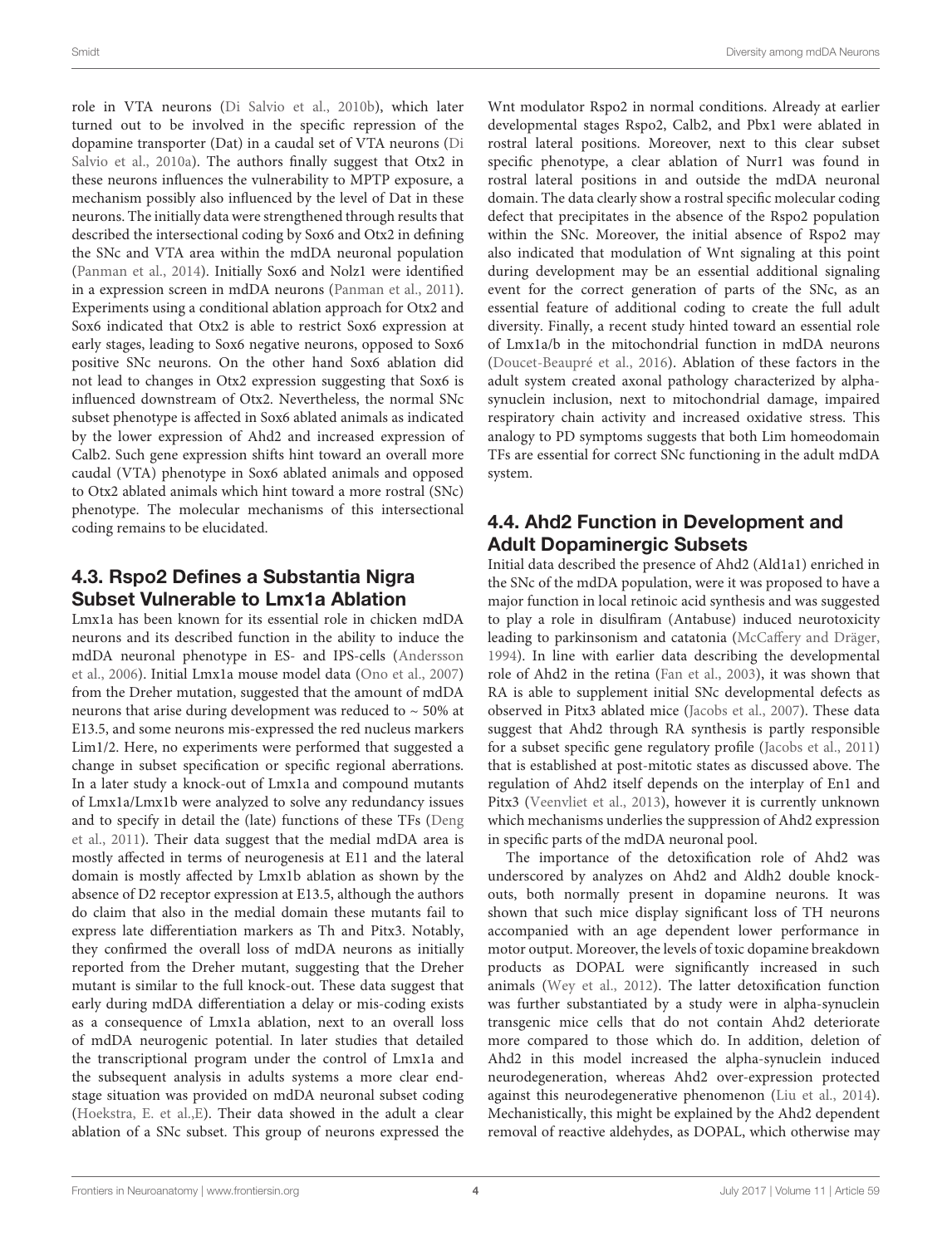lead to excessive oligomerization of alpha-synuclein in dopamine neurons.

Recently, an unexpected function of Ahd2 was described that enhances the subset specific functionality of Ahd2 expressing mdDA neurons. In an elegant study it was shown that Ahd2 is part of a conserved synthesis pathway for the generation of gamma-aminobutyric acid (GABA) [\(Kim et al., 2015\)](#page-6-27). This indicates that only in Ahd2 expressing mdDA neurons GABA is used a co-transmitter, which is modulated by ethanol. In this way ethanol influences specifically this subset of mdDA neurons in their transmission efficacy.

## 4.5. Mest Is Essential for the Development of a SNc Subset

Mesoderm specific transcript (Mest), also known as paternal expressed gene 1(Peg1), is a is a member of the divergent alphabeta hydrolase protein family. In the liver, Mest inhibits Lrp6 glycosylation through enhancing ubiquitination of beta-catenin and therefore is able to regulate balancing of canonical and non-canonical Wnt signaling [\(Jung et al., 2011\)](#page-6-28). In the brain Mest is expressed in the midbrain region during the mdDA developmental cycle and is still expressed in a subset of mdDA neurons in the adult stage [\(Mesman et al., 2017\)](#page-6-29). Ablation of Mest leads to the loss of a SNc neuronal subset after the developmental stage and which is different from those cells that are lost in Pitx3 mutants. Moreover, the defect is progressive in the SNc region when comparing 3 and 8 months old animals. These defects are mirrored by the loss of Th and DA release in the striatum and reflected by the lower performance in a climbing test. Interestingly, analyzes of Lrp6 mutants showed a subtle increase in Th+ neurons, suggesting that similar to the liver, Mest may influence Wnt signaling through Lrp6. The exact mechanisms of the large defect in Mest ablated animals remains to be elucidated, although the restricted expression in the SNc subset may indicate the specific loss of these neurons. The fact that the overall involvement of modulated Wnt signaling may affect the subset specification of mdDA neurons was recently underscored by the fact that Dkk3 mutants also show a specific loss of rostrolateral mdDA neurons [\(Fukusumi et al., 2015\)](#page-6-30). In conclusion, Wnt signaling together with it's modulators may form a essential postmitotic signal that segregates mdDA neurons in the separate subsets as also suggested above.

## 4.6. NeuroD1 and NeuroD6 Are Essential for the Generation of a Subset of VTA Neurons.

Based on initial gene expression comparison studies performed on human PD patients and controls, NeuroD6 was identified to be enriched in VTA neurons [\(Chung et al., 2005\)](#page-6-31). This pointed toward a possible role of NeuroD proteins and NeuroD6 specifically in the generation of VTA subsets [\(Khan et al.,](#page-6-32) [2017\)](#page-6-32). Initial expression analysis showed NueroD6 is present in a VTA subgroup identified by Otx2, Calbindin1 and Ahd2 (Aldh1a1) expression as earlier defined [\(Di Salvio et al., 2010a\)](#page-6-12). Further refinement of the subset was performed by co-staining a NeuroD6-Cre driven Yfp-reporter line with Grp, a peptide earlier to be found enriched in VTA neurons [\(Chung et al., 2005\)](#page-6-31) and later mapped to the most ventral rim of the caudal VTA [\(Smits et al., 2013\)](#page-7-8). These data indicated that NeuroD6 overlaps completely with the expression of Grp, thereby possibly defining this specific VTA subset. Subsequent full ablation of NeuroD6 led to the loss of centrally located mdDA neurons to about 30% at P3. Whether this includes all Grp expression neurons has not been established. In the same mutant the projection area was analyzed and it was apparent that Th-positive connections to the lateral septum were lost probably as a consequence of initial neuronal loss. This suggestions was substantiated by using retrograde tracing from the lateral septum which labeled the Ypfpositive neurons in the NeuroD6-Cre driven Yfp-reporter line. The data suggested that other NeuroD factors expressed in the region may also be involved in the generation of mdDA neurons [\(Khan et al., 2017\)](#page-6-32). Expression analysis suggested that NeuronD1 was the candidate of choice next to NeuroD6 and ablation studies indicated that NeuroD1 is at least as important as NeuroD6 in generating the VTA neuronal subset as defined above. Taken together, this elegant study [\(Khan et al., 2017\)](#page-6-32) clearly shows the importance of NeuroD proteins in the generation of a Grp positive VTA neuronal subset with consequences for the innervation of the lateral septum.

## 5. CONCLUSIONS

The first data that hinted toward subset specific molecular coding involved in the generation of mdDA neuronal subsets was published at least a decade ago [\(Smidt et al., 2004\)](#page-7-5). Subsequent papers have theorized on the possible pool size of subsets based on the presumed origin of mdDA neurons within the mesodiencephalon [\(Smits et al., 2006\)](#page-7-6). The current situation suggests that those original ideas were not completely accurate although the concept and existence of multiple mdDA subsets has now firmly been established. From initial gene expression studies and more recent single cell transcriptome data the presence of at least 5 subgroups has been established in mice. Not all of these groups contain unique genes, but merely rely on the unique combination of genes to distinguish them from each other. In humans the situation is similar although some genes defining the specific subsets do differ. During development the overall idea is that 2–3 subgroups initially exist and that these further develop into the mature 5–6 groups. The molecular coding underlying the initial distinction during development can be explained through the intersectional signaling of factors like Pitx3, En1, Otx2, Lmx1a, NeuroD1/6, and Sox6. The further distinctions toward the adult neuronal pool is at this moment not exactly clear and might depend on additional signaling from the region were these neurons mature. Data that describe the influence of Wnt signaling modulators as Rspo2, Mest and Lrp6 do suggest that Wnt signaling in postmitotic mdDA neurons may have a crucial role in crealting the adult full diversity. Taken together, It is clearly established that in the mammalian dopamine mdDA system a large diversity exists that is reflected in physiological parameters of the respective dopaminergic subsets. Finally, the knowledge of the molecular make-up of mdDA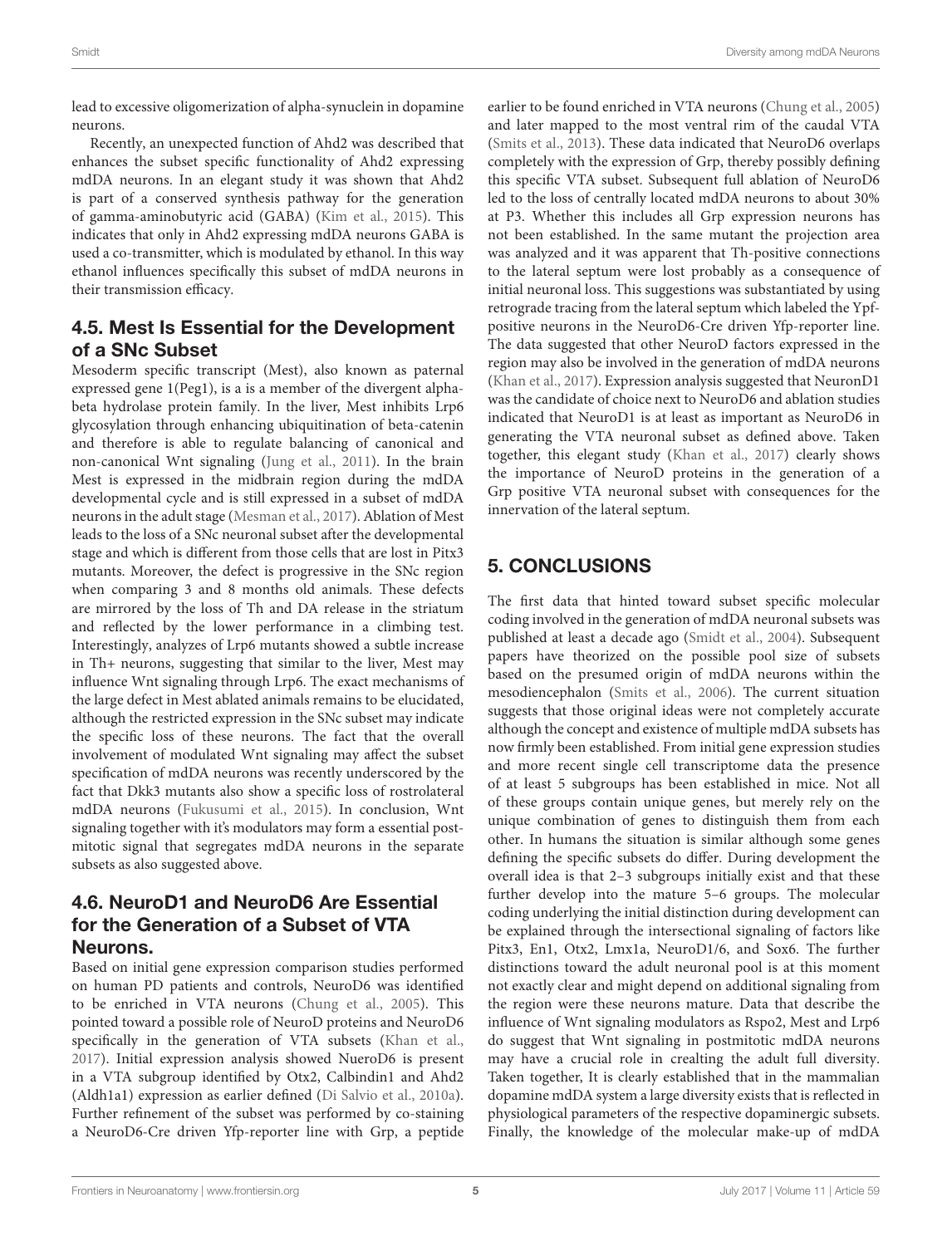neuronal subsets, as they do exist even within the SNc, is essential for understanding their specific vulnerability and may form the basis for directed cell replacement therapies, evaluated as an ultimate treatment for Parkinson's disease.

#### **REFERENCES**

- <span id="page-6-15"></span>Albéri, L., Sgadò, P., and Simon, H. H. (2004). Engrailed genes are cellautonomously required to prevent apoptosis in mesencephalic dopaminergic neurons. Development 131, 3229–3236. doi: [10.1242/dev.01128](https://doi.org/10.1242/dev.01128)
- <span id="page-6-16"></span>Alvarez-Fischer, D., Fuchs, J., Castagner, F., Stettler, O., Massiani-Beaudoin, O., Moya, K. L., et al. (2011). Engrailed protects mouse midbrain dopaminergic neurons against mitochondrial complex I insults. Nat. Neurosci. 14, 1260–1266. doi: [10.1038/nn.2916](https://doi.org/10.1038/nn.2916)
- <span id="page-6-4"></span>Anderegg, A., Poulin, J.-F., and Awatramani, R. (2015). Molecular heterogeneity of midbrain dopaminergic neurons - Moving toward single cell resolution. FEBS Lett. 589, 3714–3726. doi: [10.1016/j.febslet.2015.10.022](https://doi.org/10.1016/j.febslet.2015.10.022)
- <span id="page-6-21"></span>Andersson, E., Tryggvason, U., Deng, Q., Friling, S., Alekseenko, Z., Robert, B., et al. (2006). Identification of intrinsic determinants of midbrain dopamine neurons. Cell 124, 393–405. doi: [10.1016/j.cell.2005.10.037](https://doi.org/10.1016/j.cell.2005.10.037)
- <span id="page-6-0"></span>Arenas, E., Denham, M., and Villaescusa, J. C. (2015). How to make a midbrain dopaminergic neuron. Development 142, 1918–1936. doi: [10.1242/dev.097394](https://doi.org/10.1242/dev.097394)
- <span id="page-6-19"></span>Bifsha, P., Balsalobre, A., and Drouin, J. (2016). Specificity of pitx3-dependent gene regulatory networks in subsets of midbrain dopamine neurons. Mol. Neurobiol. doi: [10.1007/s12035-016-0040-y.](https://doi.org/10.1007/s12035-016-0040-y) [Epub ahead of print].
- <span id="page-6-17"></span>Bilovocky, N. A., Romito-DiGiacomo, R. R., Murcia, C. L., Maricich, S. M., and Herrup, K. (2003). Factors in the genetic background suppress the engrailed-1 cerebellar phenotype. J. Neurosci. 23, 5105–5112.
- <span id="page-6-7"></span>Blaess, S., Bodea, G. O., Kabanova, A., Chanet, S., Mugniery, E., Derouiche, A., et al. (2011). Temporal-spatial changes in Sonic Hedgehog expression and signaling reveal different potentials of ventral mesencephalic progenitors to populate distinct ventral midbrain nuclei. Neural Dev. 6:29. doi: [10.1186/1749-8104-6-29](https://doi.org/10.1186/1749-8104-6-29)
- <span id="page-6-6"></span>Bye, C. R., Thompson, L. H., and Parish, C. L. (2012). Birth dating of midbrain dopamine neurons identifies A9 enriched tissue for transplantation into Parkinsonian mice. Exp. Neurol. 236, 58–68. doi: [10.1016/j.expneurol.2012.04.002](https://doi.org/10.1016/j.expneurol.2012.04.002)
- <span id="page-6-14"></span>Chakrabarty, K., Von Oerthel, L., Hellemons, A., Clotman, F., Espana, A., Groot Koerkamp, M., et al. (2012). Genome wide expression profiling of the mesodiencephalic region identifies novel factors involved in early and late dopaminergic development. Biol. Open 1, 693–704. doi: [10.1242/bio.20121230](https://doi.org/10.1242/bio.20121230)
- <span id="page-6-31"></span>Chung, C. Y., Seo, H., Sonntag, K. C., Brooks, A., Lin, L., and Isacson, O. (2005). Cell type-specific gene expression of midbrain dopaminergic neurons reveals molecules involved in their vulnerability and protection. Human Mol. Genet. 14, 1709–1725. doi: [10.1093/hmg/ddi178](https://doi.org/10.1093/hmg/ddi178)
- <span id="page-6-22"></span>Deng, Q., Andersson, E., Hedlund, E., Alekseenko, Z., Coppola, E., Panman, L., et al. (2011). Specific and integrated roles of Lmx1a, Lmx1b and Phox2a in ventral midbrain development. Development 138, 3399–3408. doi: [10.1242/dev.065482](https://doi.org/10.1242/dev.065482)
- <span id="page-6-12"></span>Di Salvio, M., Di Giovannantonio, L. G., Acampora, D., Prosperi, R., Omodei, D., Prakash, N., et al. (2010a). Otx2 controls neuron subtype identity in ventral tegmental area and antagonizes vulnerability to MPTP. Nat. Neurosci. 13, 1481–1488. doi: [10.1038/nn.2661](https://doi.org/10.1038/nn.2661)
- <span id="page-6-20"></span>Di Salvio, M., Di Giovannantonio, L. G., Omodei, D., Acampora, D., and Simeone, A. (2010b). Otx2 expression is restricted to dopaminergic neurons of the ventral tegmental area in the adult brain. Int. J. Dev. Biol. 54, 939–945. doi: [10.1387/ijdb.092974ms](https://doi.org/10.1387/ijdb.092974ms)
- <span id="page-6-3"></span>Doucet-Beaupré, H., Gilbert, C., Profes, M. S., Chabrat, A., Pacelli, C., Giguère, N., et al. (2016). Lmx1a and Lmx1b regulate mitochondrial functions and survival of adult midbrain dopaminergic neurons. Proc. Natl. Acad. Sci. U.S.A. 113, E4387–E4396. doi: [10.1073/pnas.1520387113](https://doi.org/10.1073/pnas.1520387113)
- <span id="page-6-25"></span>Fan, X., Molotkov, A., Manabe, S.-I., Donmoyer, C. M., Deltour, L., Foglio, M. H., et al. (2003). Targeted disruption of Aldh1a1 (Raldh1) provides evidence for a complex mechanism of retinoic acid synthesis in the developing retina. Mol. Cell. Biol. 23, 4637–4648. doi: [10.1128/MCB.23.13.4637-4648.2003](https://doi.org/10.1128/MCB.23.13.4637-4648.2003)
- <span id="page-6-30"></span>Fukusumi, Y., Meier, F., Gotz, S., Matheus, F., Irmler, M., Beckervordersandforth, R., et al. (2015). Dickkopf 3 promotes the differentiation of a rostrolateral midbrain dopaminergic neuronal subset in vivo and from pluripotent

#### AUTHOR CONTRIBUTIONS

The author confirms being the sole contributor of this work and approved it for publication.

stem cells in vitro in the mouse. J. Neurosci. 35, 13385–13401. doi: [10.1523/JNEUROSCI.1722-15.2015](https://doi.org/10.1523/JNEUROSCI.1722-15.2015)

- <span id="page-6-23"></span>Hoekstra, E., von Oerthel, L., van der Linden, A., Schellevis, R., Scheppink, G., Holstege, F., et al. (2013). Lmx1a is an activator of Rgs4 and Grb10 and is responsible for the correct specification of rostral and medial mdDA neurons. Eur. J. Neurosci. 37, 23–32.doi: [10.1111/ejn.12022](https://doi.org/10.1111/ejn.12022)
- <span id="page-6-13"></span>Hoekstra, E. J., von Oerthel, L., van der Heide, L. P., Kouwenhoven, W. M., Veenvliet, J. V., Wever, I., et al. (2013). Lmx1a Encodes a Rostral Set of Mesodiencephalic Dopaminergic Neurons Marked by the Wnt/B-Catenin Signaling Activator R-spondin 2. PLoS ONE 8:e74049. doi: [10.1371/journal.pone.0074049](https://doi.org/10.1371/journal.pone.0074049)
- <span id="page-6-1"></span>Jacobs, F. M. J., Smits, S. M., Noorlander, C. W., von Oerthel, L., van der Linden, A. J. A., Burbach, J. P. H., et al. (2007). Retinoic acid counteracts developmental defects in the substantia nigra caused by Pitx3 deficiency. Development 134, 2673–2684. doi: [10.1242/dev.02865](https://doi.org/10.1242/dev.02865)
- <span id="page-6-18"></span>Jacobs, F. M. J., van Erp, S., van der Linden, A. J. A., von Oerthel, L., Burbach, J. P. H., and Smidt, M. P. (2009). Pitx3 potentiates Nurr1 in dopamine neuron terminal differentiation through release of SMRT-mediated repression. Development 136, 531–540. doi: [10.1242/dev.029769](https://doi.org/10.1242/dev.029769)
- <span id="page-6-2"></span>Jacobs, F. M. J., Veenvliet, J. V., Almirza, W. H., Hoekstra, E. J., von Oerthel, L., van der Linden, A. J. A., et al. (2011). Retinoic acid-dependent and -independent gene-regulatory pathways of Pitx3 in meso-diencephalic dopaminergic neurons. Development 138, 5213–5222. doi: [10.1242/dev.071704](https://doi.org/10.1242/dev.071704)
- <span id="page-6-28"></span>Jung, H., Lee, S. K., and Jho, E.-h. (2011). Mest/Peg1 inhibits Wnt signalling through regulation of LRP6 glycosylation. Biochem. J. 436, 263–269. doi: [10.1042/BJ20101512](https://doi.org/10.1042/BJ20101512)
- <span id="page-6-32"></span>Khan, S., Stott, S. R., Chabrat, A., Truckenbrodt, A. M., Spencer-Dene, B., Nave, K.- A., et al. (2017). Survival of a novel subset of midbrain dopaminergic neurons projecting to the lateral septum is dependent on neuroD proteins. J. Neurosci. 37, 2305–2316. doi: [10.1523/JNEUROSCI.2414-16.2016](https://doi.org/10.1523/JNEUROSCI.2414-16.2016)
- <span id="page-6-27"></span>Kim, J.-I., Ganesan, S., Luo, S. X., Wu, Y.-W., Park, E., Huang, E. J., et al. (2015). Aldehyde dehydrogenase 1a1 mediates a GABA synthesis pathway in midbrain dopaminergic neurons. Science 350, 102–106. doi: [10.1126/science.aac4690](https://doi.org/10.1126/science.aac4690)
- <span id="page-6-5"></span>La Manno, G., Gyllborg, D., Codeluppi, S., Nishimura, K., Salto, C., Zeisel, A., et al. (2016). Molecular diversity of midbrain development in mouse, human, and stem cells. Cell 167, 566.e19–580.e19. doi: [10.1016/j.cell.2016.09.027](https://doi.org/10.1016/j.cell.2016.09.027)
- <span id="page-6-9"></span>Lahti, L., Peltopuro, P., Piepponen, T. P., and Partanen, J. (2012). Cellautonomous FGF signaling regulates anteroposterior patterning and neuronal differentiation in the mesodiencephalic dopaminergic progenitor domain. Development 139, 894–905. doi: [10.1242/dev.071936](https://doi.org/10.1242/dev.071936)
- <span id="page-6-26"></span>Liu, G., Yu, J., Ding, J., Xie, C., Sun, L., Rudenko, I., et al. (2014). Aldehyde dehydrogenase 1 defines and protects a nigrostriatal dopaminergic neuron subpopulation. J. Clin. Invest. [124, 3032–3046. doi: 10.1172/JCI](https://doi.org/10.1172/JCI72176) 72176
- <span id="page-6-11"></span>Maxwell, S. L., Ho, H.-Y., Kuehner, E., Zhao, S., and Li, M. (2005). Pitx3 regulates tyrosine hydroxylase expression in the substantia nigra and identifies a subgroup of mesencephalic dopaminergic progenitor neurons during mouse development. Dev. Biol. 282, 467–479. doi: [10.1016/j.ydbio.2005.03.028](https://doi.org/10.1016/j.ydbio.2005.03.028)
- <span id="page-6-24"></span>McCaffery, P. and Dräger, U. C. (1994). High levels of a retinoic acid-generating dehydrogenase in the meso-telencephalic dopamine system. Proc. Natl. Acad. Sci. U.S.A. 91, 7772–7776. doi: [10.1073/pnas.91.16.7772](https://doi.org/10.1073/pnas.91.16.7772)
- <span id="page-6-29"></span>Mesman, S., van Hooft, J. A., and Smidt, M. P. (2017). Mest/Peg1 is essential for the development and maintenance of a SNc neuronal subset. Front. Mol. Neurosci. 9:166. doi: [10.3389/fnmol.2016.00166](https://doi.org/10.3389/fnmol.2016.00166)
- <span id="page-6-8"></span>Mesman, S., Von Oerthel, L., and Smidt, M. (2014). Mesodiencephalic dopaminergic neuronal differentiation does not involve GLI2A-mediated SHHsignaling and is under the direct influence of canonical WNT signaling. PLoS ONE 9:e97926. doi: [10.1371/journal.pone.0097926](https://doi.org/10.1371/journal.pone.0097926)
- <span id="page-6-10"></span>Nunes, I., Tovmasian, L. T., Silva, R. M., Burke, R. E., and Goff, S. P. (2003). Pitx3 is required for development of substantia nigra dopaminergic neurons. Proc. Natl. Acad. Sci. U.S.A. 100, 4245–4250. doi: [10.1073/pnas.0230529100](https://doi.org/10.1073/pnas.0230529100)